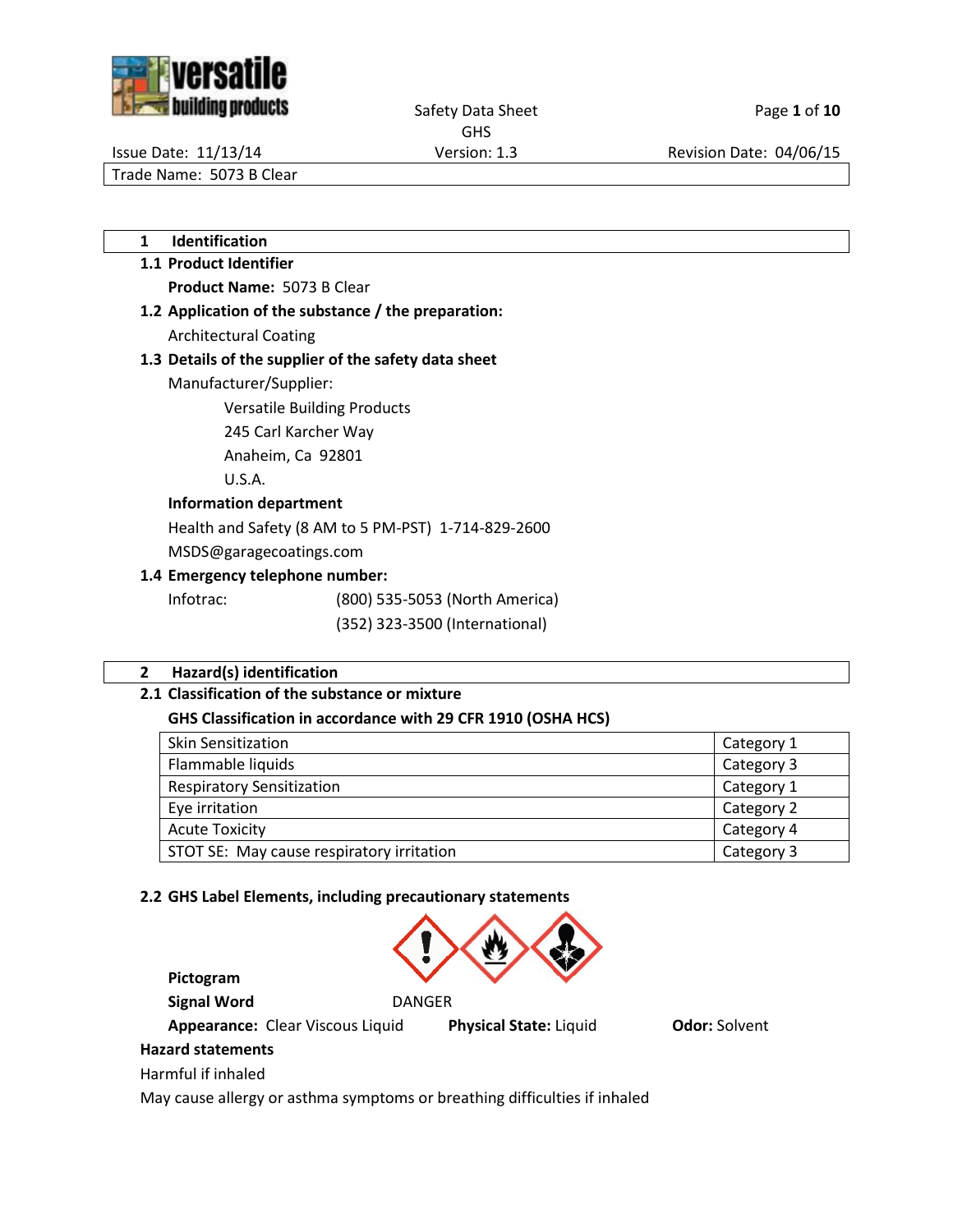



Safety Data Sheet Page 2 of 10 GHS

Issue Date: 11/13/14 Version: 1.3 Revision Date: 04/06/15

Trade Name: 5073 B Clear

May cause an allergic skin reaction

May cause respiratory irritation

#### **Precautionary statement(s) - Prevention**

Avoid breathing dust/fume/gas/mist/vapours/spray Wash hands thoroughly after handling Wear protective gloves/protective clothing/eye protection/face protection

#### **Precautionary statement(s) - Response**

IF SWALLOWED: rinse mouth. Do NOT induce vomiting. IF ON SKIN (or hair): Remove/ Take off immediately all contaminated clothing. Rinse skin with water/ shower. IF INHALED: Remove victim to fresh air and keep at rest in a position comfortable for breathing. IF IN EYES: Rinse cautiously with water for several minutes. Remove contact lenses, if present and easy to do. Continue rinsing. Immediately call a POISON CENTER or doctor/ physician. Call a POISON CENTER or doctor/ physician if you feel unwell. If skin irritation or rash occurs: Get medical advice/ attention. Take off contaminated clothing and wash before reuse. Wash contaminated clothing before reuse. In case of fire: Use dry sand, dry chemical or alcohol-resistant foam for extinction. Collect spillage.

#### **Precautionary statement(s) - Storage**

Store in a well-ventilated place. Keep container tightly closed. Store in a well-ventilated place. Keep cool.

#### **Precautionary statement(s) - Disposal**

Disposal of contents/container to be specified in accordance with regulations.

#### **2.3 Hazards not otherwise classified (HNOC) or not covered by GHS –**

**Combustible** Severe eye irritant Severe respiratory irritant May cause sensitization by skin contact

#### **3 Composition/information on ingredients 3.1 Mixtures**

| <b>S.L IVIIALUIES</b>                                 |                   |           |
|-------------------------------------------------------|-------------------|-----------|
| <b>Chemical Name</b>                                  | <b>CAS Number</b> | ℅         |
| Hexamethylene diisocyanate<br>oligomers, Isocyanurate | 28182-81-2        | $50 - 60$ |
| 4-Chloro- $a, a, a$ -trifluorotoluene                 | $98 - 56 - 6$     | 40-50     |
| Hexamethylene-di-isocyanate                           | $822 - 06 - 0$    | < 0.5     |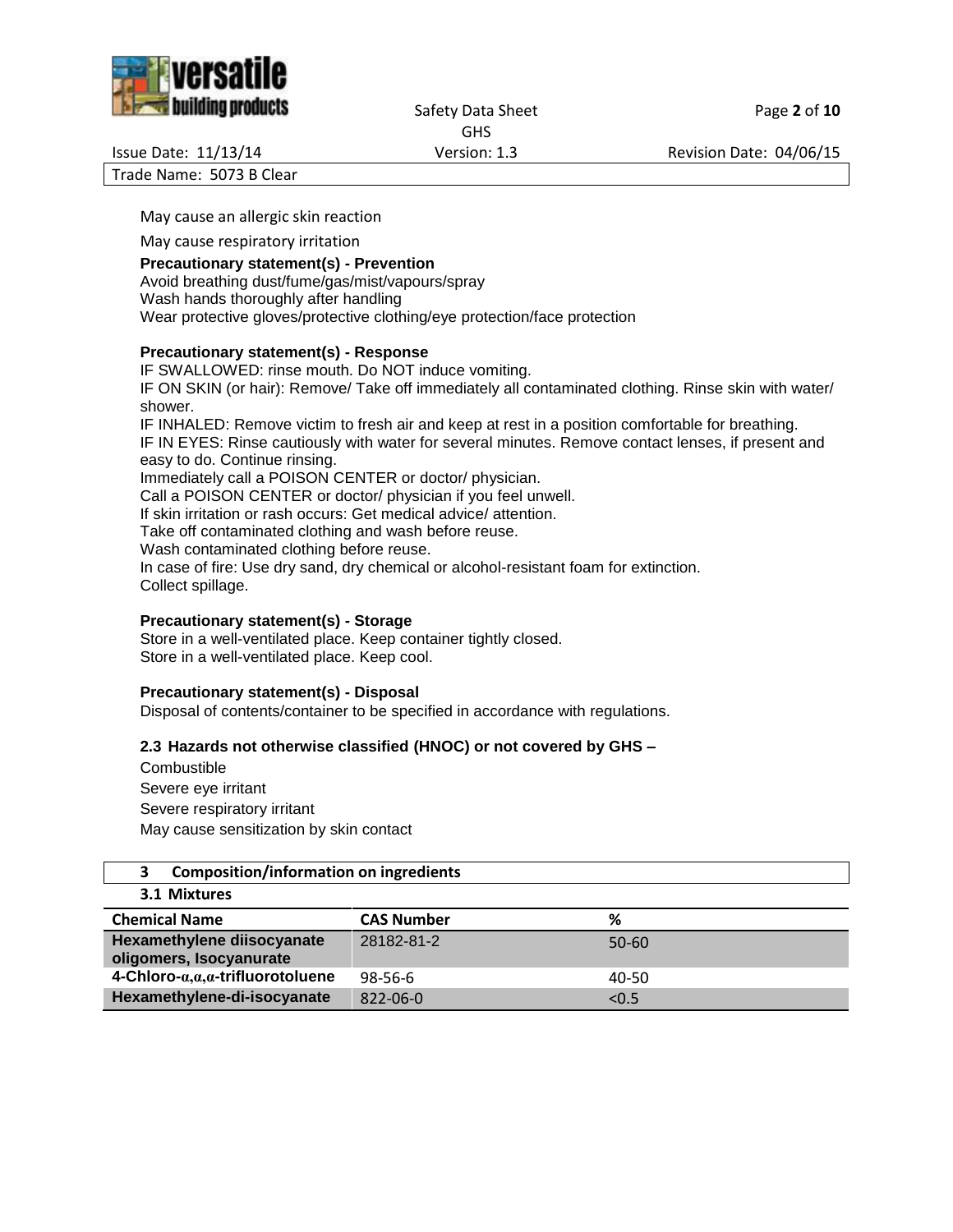

## Safety Data Sheet Page **3** of **10** GHS

Issue Date: 11/13/14 Version: 1.3 Revision Date: 04/06/15

Trade Name: 5073 B Clear

### **4 First-aid measures**

## **4.1 Description of first aid measures**

## **General advice**

Seek medical advice. If breathing has stopped or is labored, give assisted respirations. Supplemental oxygen may be indicated. If the heart has stopped, trained personnel should begin cardiopulmonary resuscitation immediately.

## **After inhalation:**

If breathed in, move person into fresh air. If not breathing, give artificial respiration. Consult a physician.

#### **After skin contact:**

Take off contaminated clothing and shoes immediately. Wash off with soap and plenty of water. Take victim immediately to hospital. Consult a physician.

#### **After eye contact:**

Rinse thoroughly with plenty of water for at least 15 minutes and consult a physician. Continue rinsing eyes during transport to hospital.

## **After swallowing:**

Do NOT induce vomiting. Never give anything by mouth to an unconscious person. Rinse mouth with water. Consult a physician.

## **4.2 Most important symptoms/effects, acute and delayed:**

Repeated and/or prolonged exposure to low concentrations of vapors and/or aerosols may cause: Sore throat, eye disease, skin disorders, allergies, asthma, and neurological disorders.

## **4.3 Indication of immediate medical attention and special treatment needed**

#### **5 Firefighting Measures**

## **5.1 Extinguishing media**

**Suitable extinguishing media**

Foam, Powders, Carbon dioxide

## **5.2 Special hazards arising from the substance or mixture**

Incomplete combustion may form carbon monoxide. May generate ammonia gas. May generate toxic nitrogen oxide gases. Burning produces noxious and toxic fumes. Downwind personnel must be evacuated.

## **5.3 Advice for firefighters**

Wear self-contained breathing apparatus for firefighting if necessary.

## **5.4 Further information**

Do not allow run-off from firefighting to enter drains or water courses. Fire residues and contaminated fire extinguishing water must be disposed of in accordance with local regulations.

#### **6 Accidental release measures**

#### **6.1 Personal precautions, protective equipment and emergency procedures**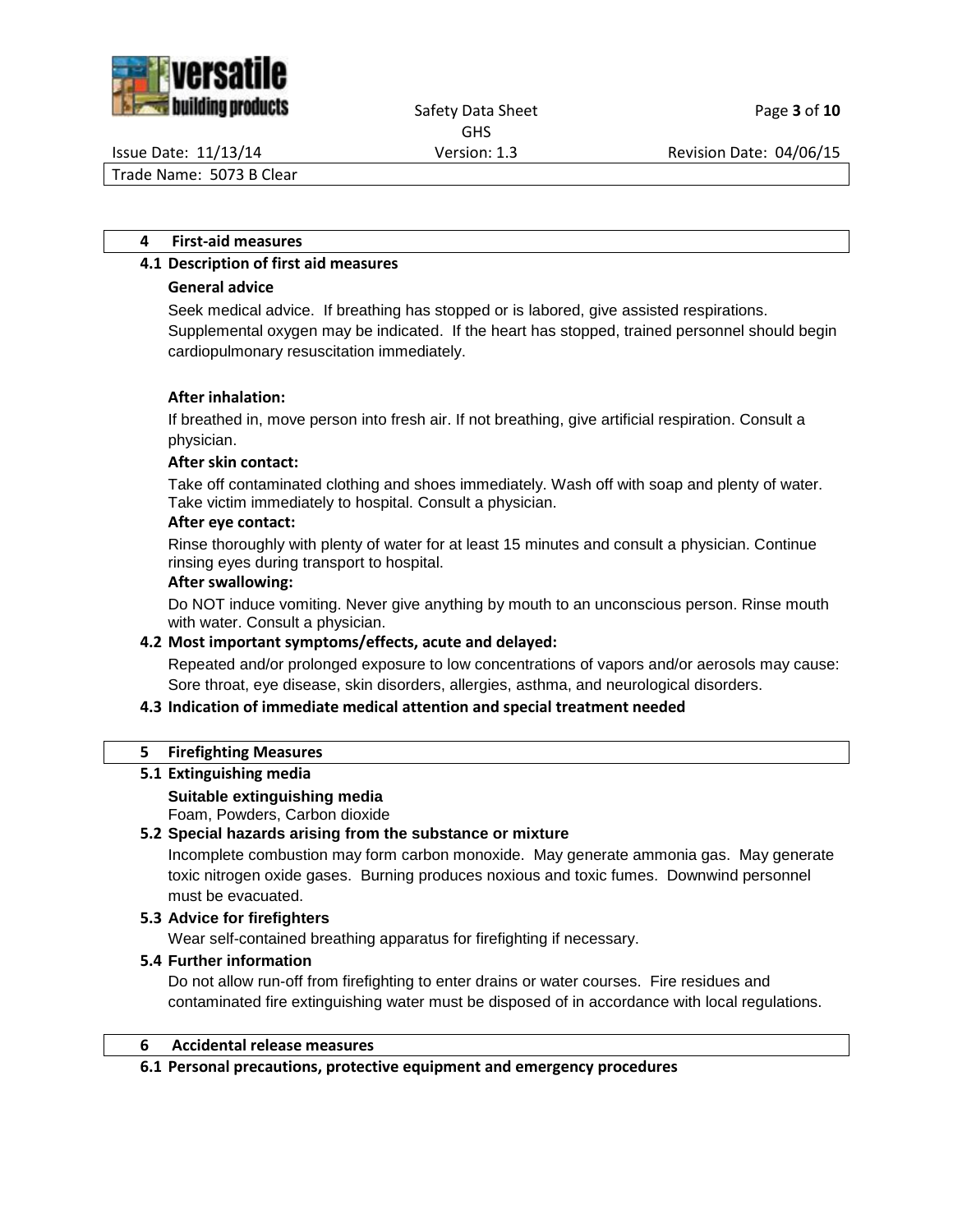

## Safety Data Sheet Page 4 of 10 GHS

Issue Date: 11/13/14 Version: 1.3 Revision Date: 04/06/15

Trade Name: 5073 B Clear

Use personal protective equipment. Avoid breathing vapours, mist or gas. Ensure adequate ventilation. Remove all sources of ignition. Evacuate personnel to safe areas. Beware of vapours accumulating to form explosive concentrations. Vapours can accumulate in low areas. For personal protection see section 8.

### **6.2 Environmental precautions**

Prevent further leakage or spillage if safe to do so. Do not let product enter drains. Discharge into the environment must be avoided.

## **6.3 Methods and materials for containment and cleaning up**

Soak up with inert absorbent material and dispose of as hazardous waste. Keep in suitable, closed containers for disposal.

## **6.4 Reference to other sections**

For disposal see section 13.

#### 7 **Handling and storage**

## **7.1 Precautions for safe handling**

Avoid contact with skin and eyes. Avoid inhalation of vapour or mist. Keep away from sources of ignition - No smoking. Take measures to prevent the buildup of electrostatic charge.

For precautions see section 2.2.

## **7.2 Conditions for safe storage, including any incompatibilities**

Store in cool place. Keep container tightly closed in a dry and well-ventilated place. Containers which are opened must be carefully resealed and kept upright to prevent leakage.

## **7.3 Specific end use(s)**

Apart from the uses mentioned in section 1.2 no other specific uses are stipulated

## 8 **Exposure controls/personal protection**

8.1 **Control parameters**

#### **Components with workplace control parameters**

| Hexamethylene-di-isocyanate | Threshold Limit Value: ACGIH                          | $0.005$ ppm |
|-----------------------------|-------------------------------------------------------|-------------|
| l CAS: 822-06-0             |                                                       |             |
| Hexamethylene-di-isocyanate | National Institute for Occupational Safety and Health |             |
| l CAS: 822-06-0             |                                                       |             |

## 8.2 **Exposure controls**

#### **Appropriate engineering controls**

Handle in accordance with good industrial hygiene and safety practice. Wash hands before breaks and at the end of workday.

#### **Personal protective equipment**

#### **Eye/face protection**

Tightly fitting safety goggles. Faceshield (8-inch minimum). Use equipment for eye protection tested and approved under appropriate government standards such as NIOSH (US) or EN 166(EU).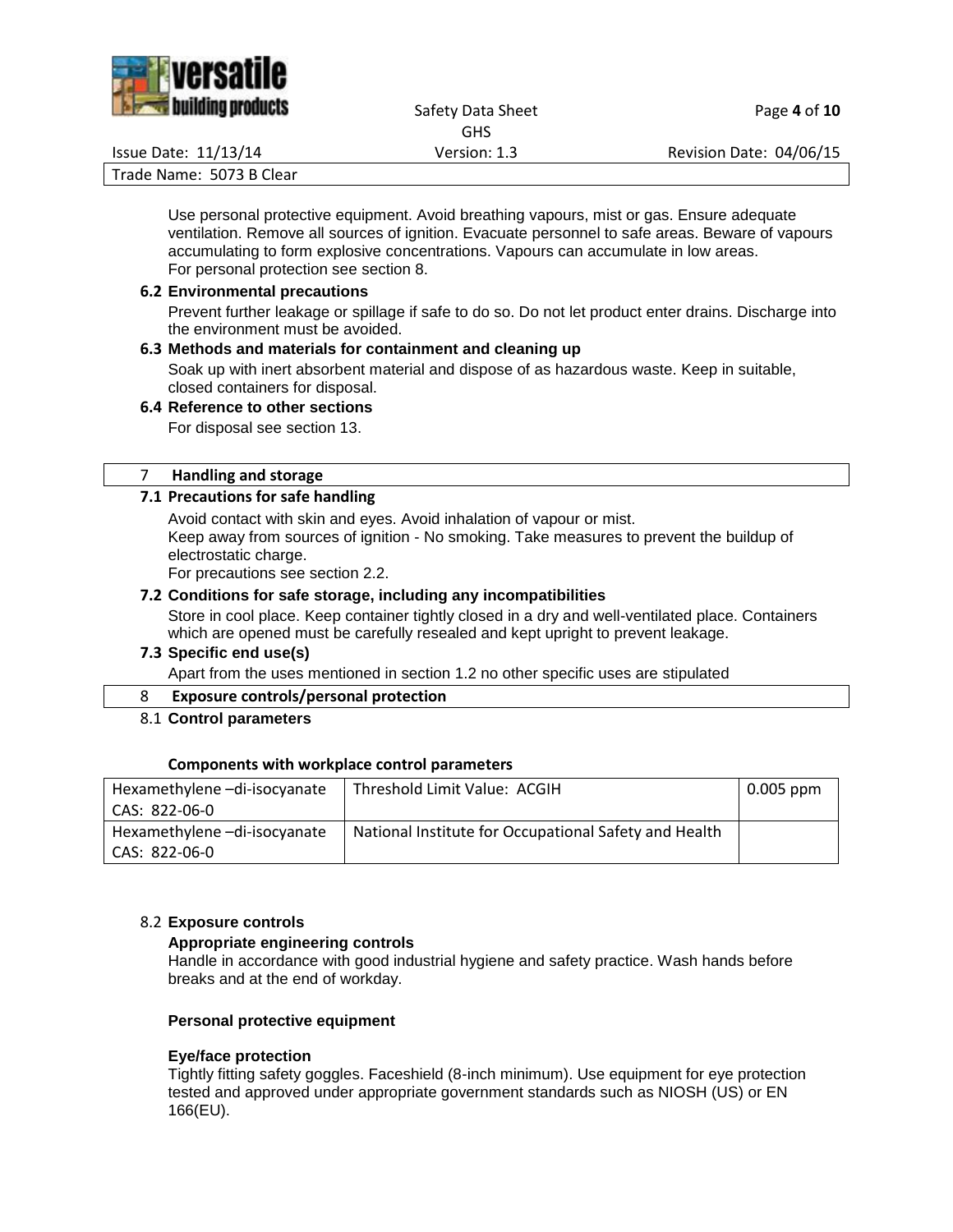

Safety Data Sheet Page 5 of 10 GHS

Issue Date: 11/13/14 Version: 1.3 Revision Date: 04/06/15

Trade Name: 5073 B Clear

#### **Skin protection**

Handle with gloves. Gloves must be inspected prior to use. Use proper glove removal technique (without touching glove's outer surface) to avoid skin contact with this product. Dispose of contaminated gloves after use in accordance with applicable laws and good laboratory practices. Wash and dry hands.

If used in solution, or mixed with other substances, and under conditions which differ from EN 374, contact the supplier of the CE approved gloves. This recommendation is advisory only and must be evaluated by an industrial hygienist and safety officer familiar with the specific situation of anticipated use by our customers. It should not be construed as offering an approval for any specific use scenario.

#### **Body Protection**

Impervious clothing, Flame retardant antistatic protective clothing, The type of protective equipment must be selected according to the concentration and amount of the dangerous substance at the specific workplace.

#### **Respiratory protection**

Where risk assessment shows air-purifying respirators are appropriate use a full-face respirator with multipurpose combination (US) or type ABEK (EN 14387) respirator cartridges as a backup to engineering controls.

If the respirator is the sole means of protection, use a full-face supplied air respirator. Use respirators and components tested and approved under appropriate government standards such as NIOSH (US) or CEN (EU).

#### **Control of environmental exposure**

Prevent further leakage or spillage if safe to do so. Do not let product enter drains.

| 9       | <b>Physical and Chemical Properties</b>                   |                                                 |  |
|---------|-----------------------------------------------------------|-------------------------------------------------|--|
|         | 9.1 Information on basic physical and chemical properties |                                                 |  |
| a)      | Appearance                                                | Form: Clear, viscous liquid                     |  |
|         |                                                           | Colour: Colorless                               |  |
| b)      | <b>Odour</b>                                              | Solvent                                         |  |
| C)      | <b>Odour Threshold</b>                                    | No data available                               |  |
| d)      | pH                                                        | No data available                               |  |
| e)      | <b>Melting point/freezing point</b>                       | No data available                               |  |
| f)      | Initial boiling point and boiling range                   | No data available                               |  |
| g)      | <b>Flash point</b>                                        | 136 °F (58 °C) - closed cup                     |  |
| h)      | <b>Evaporation rate</b>                                   | no data available                               |  |
| i)      | Flammability (solid/gas)                                  | no data available                               |  |
| j)      | Upper/lower flammability or explosive limits              | no data available                               |  |
| k)      | Vapour pressure                                           | No data available                               |  |
| $\vert$ | <b>Vapour density</b>                                     | No data available                               |  |
| m)      | <b>Relative density</b>                                   | 1.208 g/cm3 at $25^{\circ}$ C (77 $^{\circ}$ F) |  |
| n)      | <b>Water solubility</b>                                   | $< 0.1$ g/L                                     |  |
| O)      | Partition coefficient: n-octanol/water                    | no data available                               |  |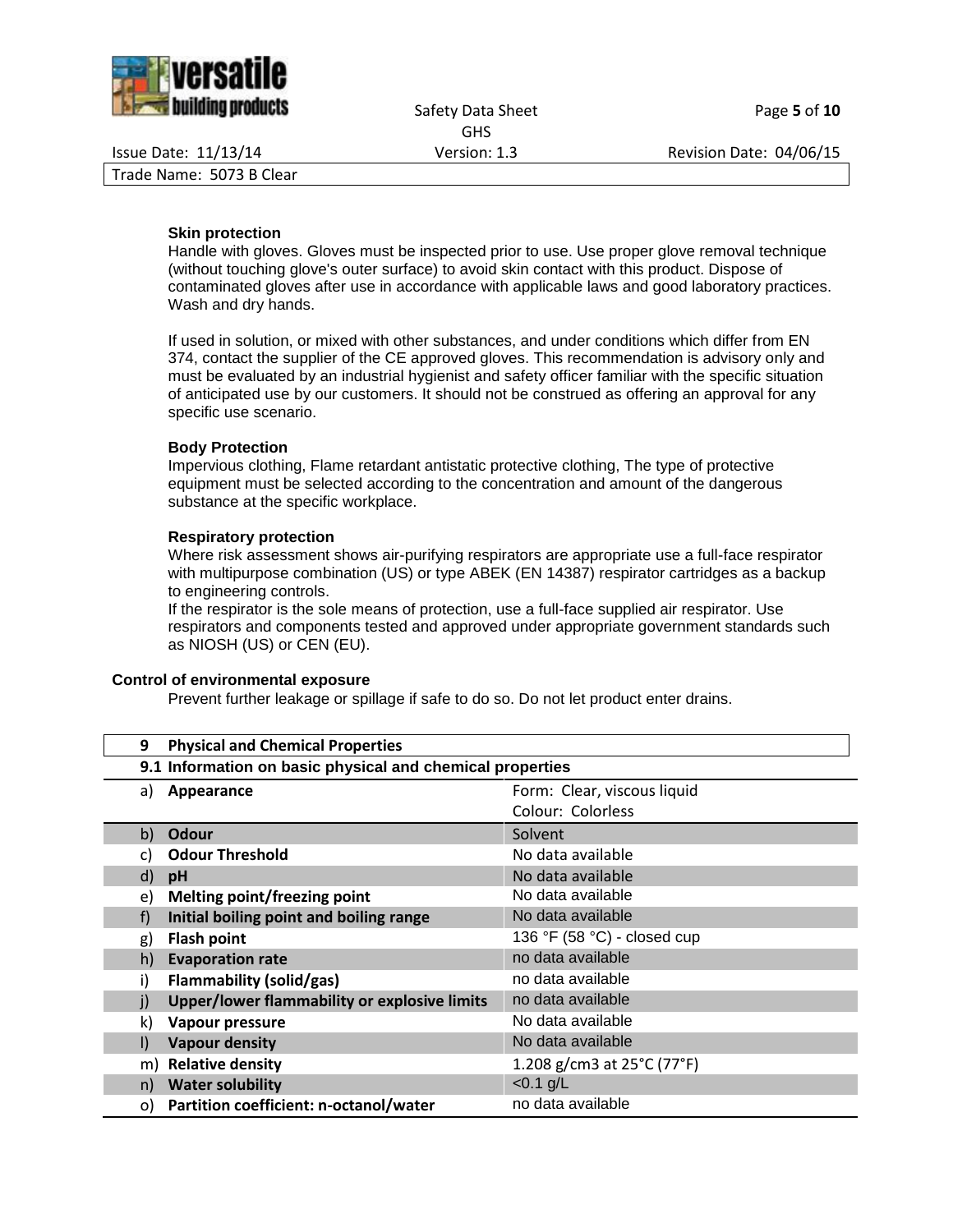

## Safety Data Sheet Page 6 of 10 GHS

Issue Date: 11/13/14 Version: 1.3 Revision Date: 04/06/15

Trade Name: 5073 B Clear

| <b>Auto-ignition temperature</b><br>p) | no data available      |
|----------------------------------------|------------------------|
| <b>Decomposition temperature</b><br>a) | no data available      |
| <b>Viscosity</b>                       | 50-150 CPS 25°C (77°F) |
| <b>Explosive properties</b><br>S)      | no data available      |
| <b>Oxidizing properties</b><br>t)      | no data available      |
| VOC, g/L<br>u)                         | $0$ g/L                |

# **9.2 Other safety information**

No data available

| 10 | <b>Stability and reactivity</b>                                                              |
|----|----------------------------------------------------------------------------------------------|
|    | 10.1 Control parameters                                                                      |
|    | No data available                                                                            |
|    | 10.2 Chemical stability                                                                      |
|    | Stable under recommended storage conditions.                                                 |
|    | 10.3 Possibility of hazardous reactions                                                      |
|    | No data available                                                                            |
|    | 10.4 Conditions to avoid                                                                     |
|    | Heat, flames, sparks, and oxidizing agents.                                                  |
|    | 10.5 Incompatible materials                                                                  |
|    | Reactive metals (Sodium, Calcium, Zinc, etc.)                                                |
|    | Materials reactive with hydroxyl compounds                                                   |
|    | Organic acids (acetic acid, citric acid, etc.)                                               |
|    | Mineral acids                                                                                |
|    | Sodium hypochlorite                                                                          |
|    | Product slowly corrodes copper, aluminum, zince, and galvanized surfaces.                    |
|    | Reaction with peroxides may result in violent decomposition of peroxide possibly creating an |
|    | explosion                                                                                    |
|    | Oxidizing agents                                                                             |
|    | 10.6 Hazardous decomposition products                                                        |
|    | Nitric acid<br>Ammonia                                                                       |
|    | Nitrogen oxides (NOx)                                                                        |
|    | Nitrogen oxide can react with water vapors to form corrosive nitric acid                     |
|    | Carbon monoxide                                                                              |
|    | Carbon dioxide (CO2)                                                                         |
|    | Aldehydes<br>Flammable hydrocarbon fragments                                                 |
|    | In the event of fire: see section 5                                                          |
|    |                                                                                              |
|    | 11 Toxicological Information                                                                 |

# **11.1 Information on likely routes of exposure**

| <b>Effects on Eye</b>  | Causes eye irritation  |
|------------------------|------------------------|
| <b>Effects on Skin</b> | Causes skin irritation |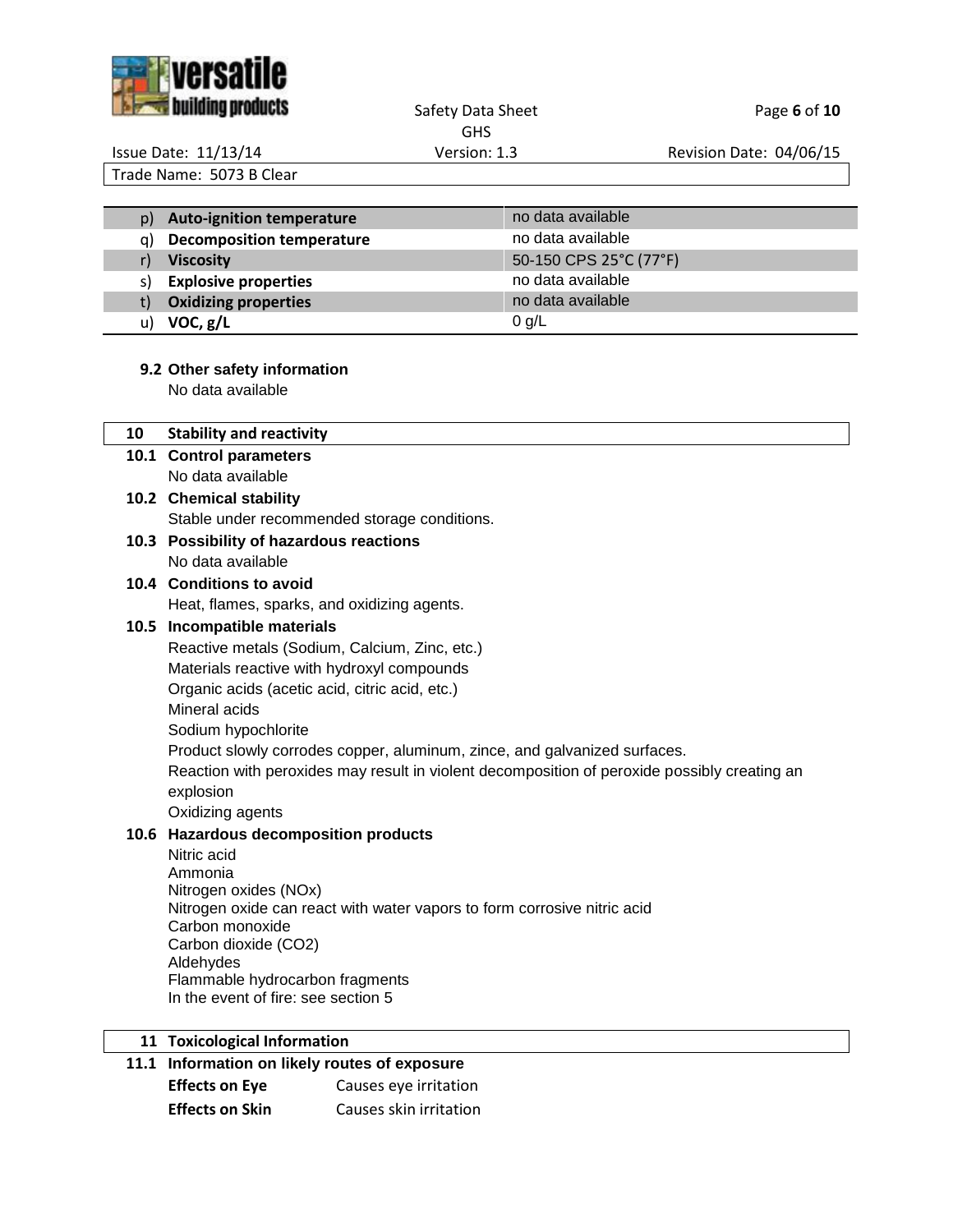



Safety Data Sheet Page **7** of 10 GHS

Issue Date: 11/13/14 Version: 1.3 Revision Date: 04/06/15

Trade Name: 5073 B Clear

| <b>Inhalation Effects</b> | No data available |
|---------------------------|-------------------|
| <b>Ingestion Effects</b>  | No data available |

## **11.2 Information on physical, chemical and toxicological effects**

**Symptoms** Causes eye irritation. Causes skin irritation. Stomach ache, nausea, vomiting, dullness, vision disorder, and blindness.

**11.3 Delayed and immediate effects as well as chronic effects from short and long-term exposure**

| Skin sensitizer   |
|-------------------|
| No data available |
| No data available |
| No data available |
| No data available |
| No data available |
|                   |

## **11.4 Numerical measures of toxicity – Product Not determined**

## **Additional Information**

To the best of our knowledge, the chemical, physical, and toxicological properties have not been thoroughly investigated.

## **12 Ecological information**

**12.1 Aquatic Toxicity**

No data available

## **12.2 Persistence and degradability**

No data available

- **12.3 Bioaccumulative potential** No data available
- **12.4 Mobility in soil**

No data available

## **12.5 Results of PBT and vPvB assessment**

PBT/vPvB assessment not available as chemical safety assessment not required/not conducted

#### **12.6 Other adverse effects**

An environmental hazard cannot be excluded in the event of unprofessional handling or disposal. Very toxic to aquatic life with long lasting effects.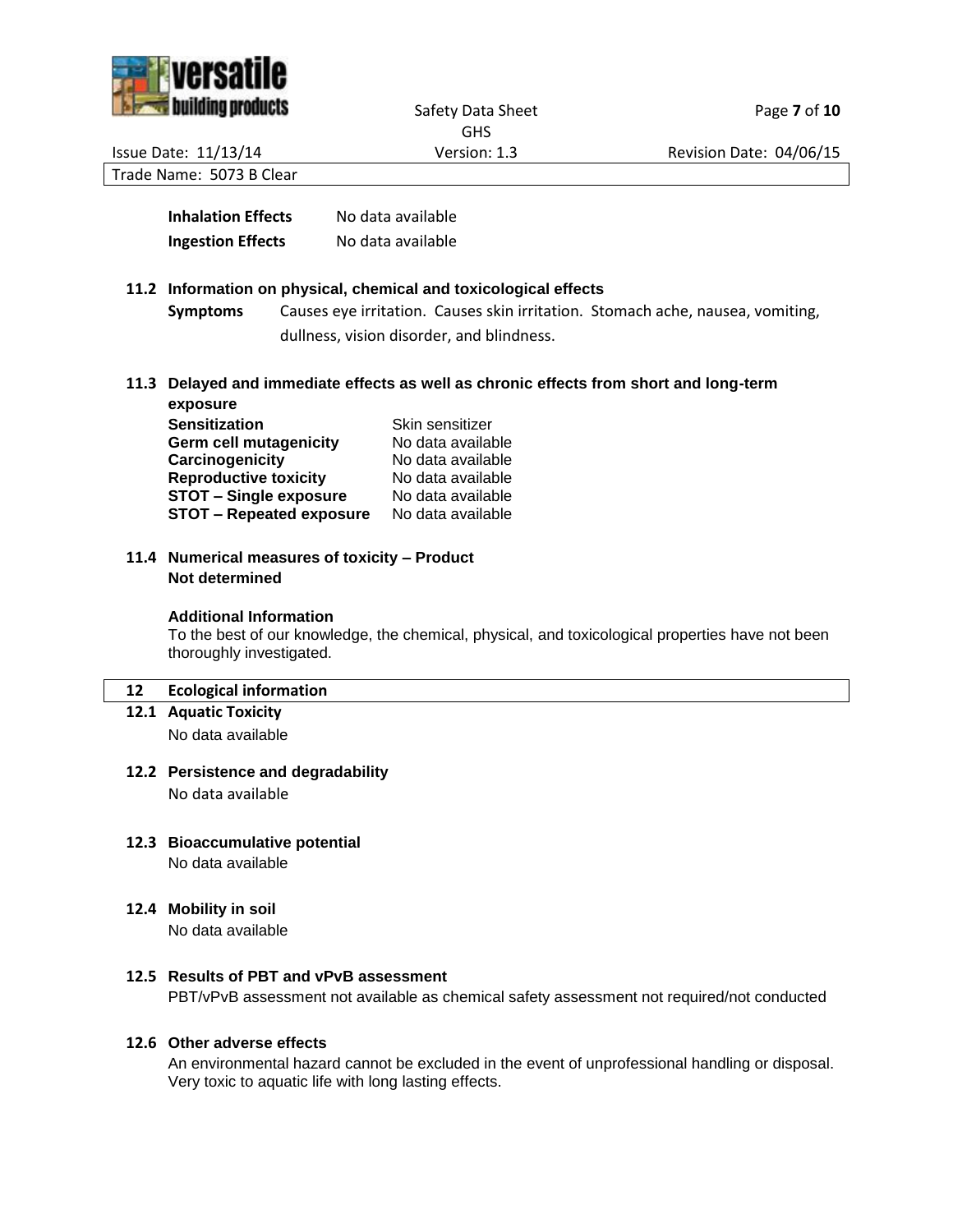

#### Safety Data Sheet Page 8 of 10 GHS

Issue Date: 11/13/14 Version: 1.3 Revision Date: 04/06/15

Trade Name: 5073 B Clear

## **13 Disposal considerations**

## 13.1 **Waste treatment methods**

#### **Product**

Contact supplier if guidance is required.

#### **Contaminated packaging**

Dispose of container and unused contents in accordance with federal, state, and local requirements.

#### **14 Transport information**

**Product exhibits a flashpoint of 136 ºF. However, this product is non-regulated material under Hazardous Material and the IMDG Code because it does not sustain combustion.**

#### **DOT (US)** Not Dangerous Goods

#### **IMDG**

Not Dangerous Goods

#### **IATA**

Not Dangerous Goods

#### **15 Regulatory information**

#### **United States Regulatory Information**

#### **TSCA 8 (b) Inventory Status**

All Components are listed or exempt from listing on the Toxic Substances Control Act Inventory.

#### **TSCA 12 (b) Export Notification**

None above reporting de minimus

#### **SARA 302 Components**

SARA 302: No chemicals in this material are subject to the reporting requirements of SARA Title III, Section 302.

#### **SARA 313 Components**

SARA 313: This material does not contain any chemical components with known CAS numbers that exceed the threshold (De Minimis) reporting levels established by SARA Title III, Section 313.

#### **SARA 311/312 Hazards**

| Yes |
|-----|
| N٥  |
| N٥  |
| N٥  |
| N٥  |
|     |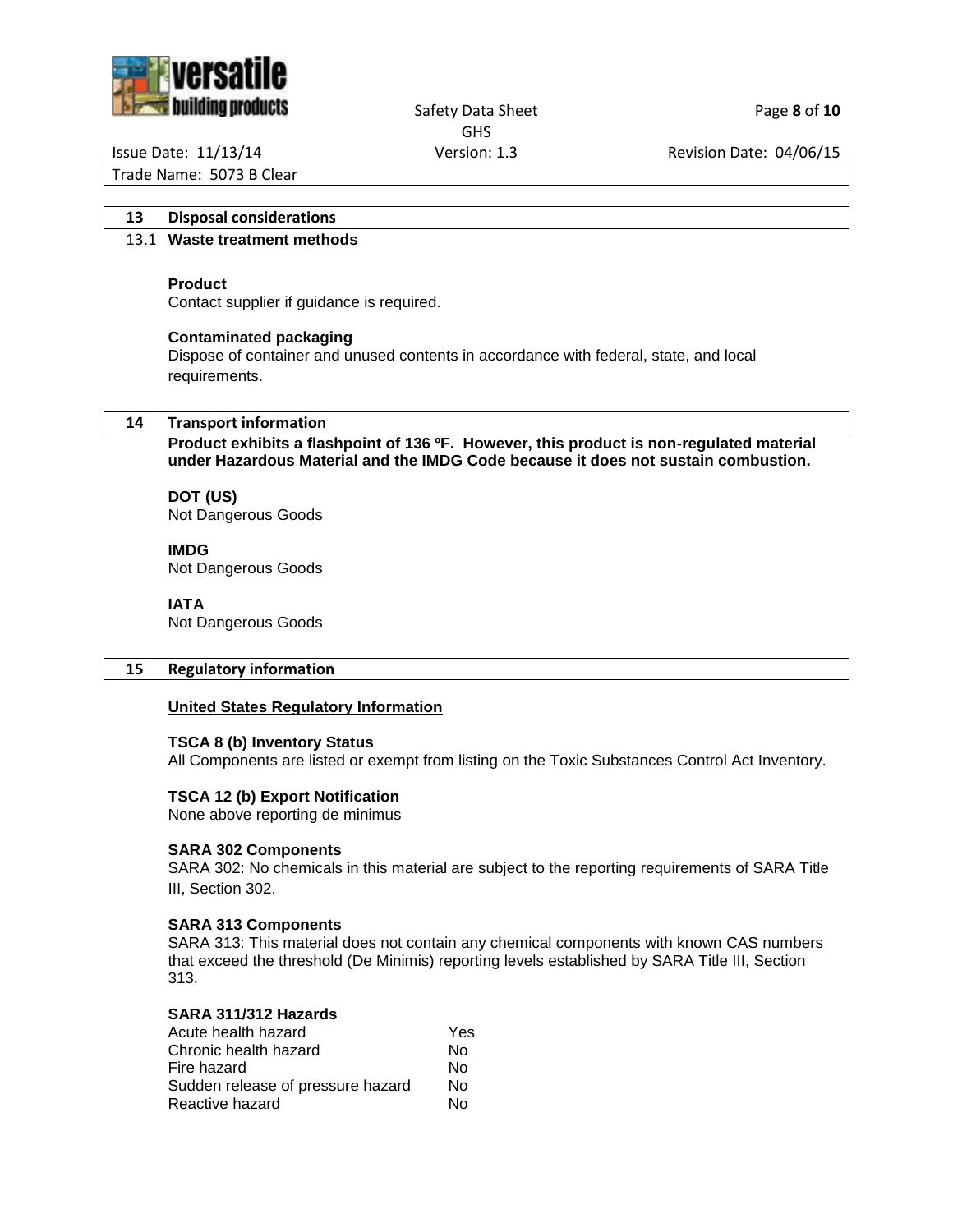

#### Safety Data Sheet Page 9 of 10 GHS

Issue Date: 11/13/14 Version: 1.3 Revision Date: 04/06/15

Trade Name: 5073 B Clear

# **California Prop. 65 Components**

This product may contain chemicals known to State of California to cause cancer, birth defects, or any other reproductive harm.

# **Canada Regulatory Information**

# **CEPA DSL/NDSL Status:**

All components are listed on or are exempt from listing on the Domestic Substances List.

# **16 Other information**

Issue Date: 11-Nov-2014 Revision Date: 06-Apr-2015 Revision Note: Update Information

## **HMIS Rating**

| Health Hazard:   | 2             |
|------------------|---------------|
| Flammability:    | $\mathcal{P}$ |
| Physical Hazard: | O             |

## **NFPA Rating**

| Health Hazard:     | 2 |  |
|--------------------|---|--|
| Fire Hazard:       | 2 |  |
| Reactivity Hazard: | O |  |

## **Disclaimer:**

THIS MATERIAL SAFETY DATA SHEET (SDS) WAS PREPARED IN ACCORDANCE WITH 29 CFR 1910.1200 BY VERSATILE BUILDING PRODUCTS. VERSATILE BUILDING PRODUCTS DOES NOT ASSUME ANY LIABILITY ARISING OUT OF PRODUCT USE BY OTHERS. THE INFORMATION, RECOMMENDATIONS, AND SUGGESTIONS PRESENTED IN THIS SDS ARE BASED UPON TEST RESULTS AND DATA BELIEVED TO BE RELIABLE. THE END USER OF THE PRODUCT HAS THE RESPONSIBILITY FOR EVALUATING THE ADEQUACY OF THE DATA UNDER THE CONDITIONS OF USE, DETERMINING THE SAFETY, TOXICITY AND SUITABILITY OF THE PRODUCT UNDER THESE CONDITIONS, AND OBTAINING ADDITIONAL OR CLARIFYING INFORMATION WHERE UNCERTAINTY EXISTS. NO GUARANTEE EXPRESSED OR IMPLIED IS MADE AS TO THE EFFECTS OF SUCH USE, THE RESULTS TO BE OBTAINED, OR THE SAFETY AND TOXICITY OF THE PRODUCT IN ANY SPECIFIC APPLICATION. FURTHERMORE, THE INFORMATION HEREIN IS NOT REPRESENTED